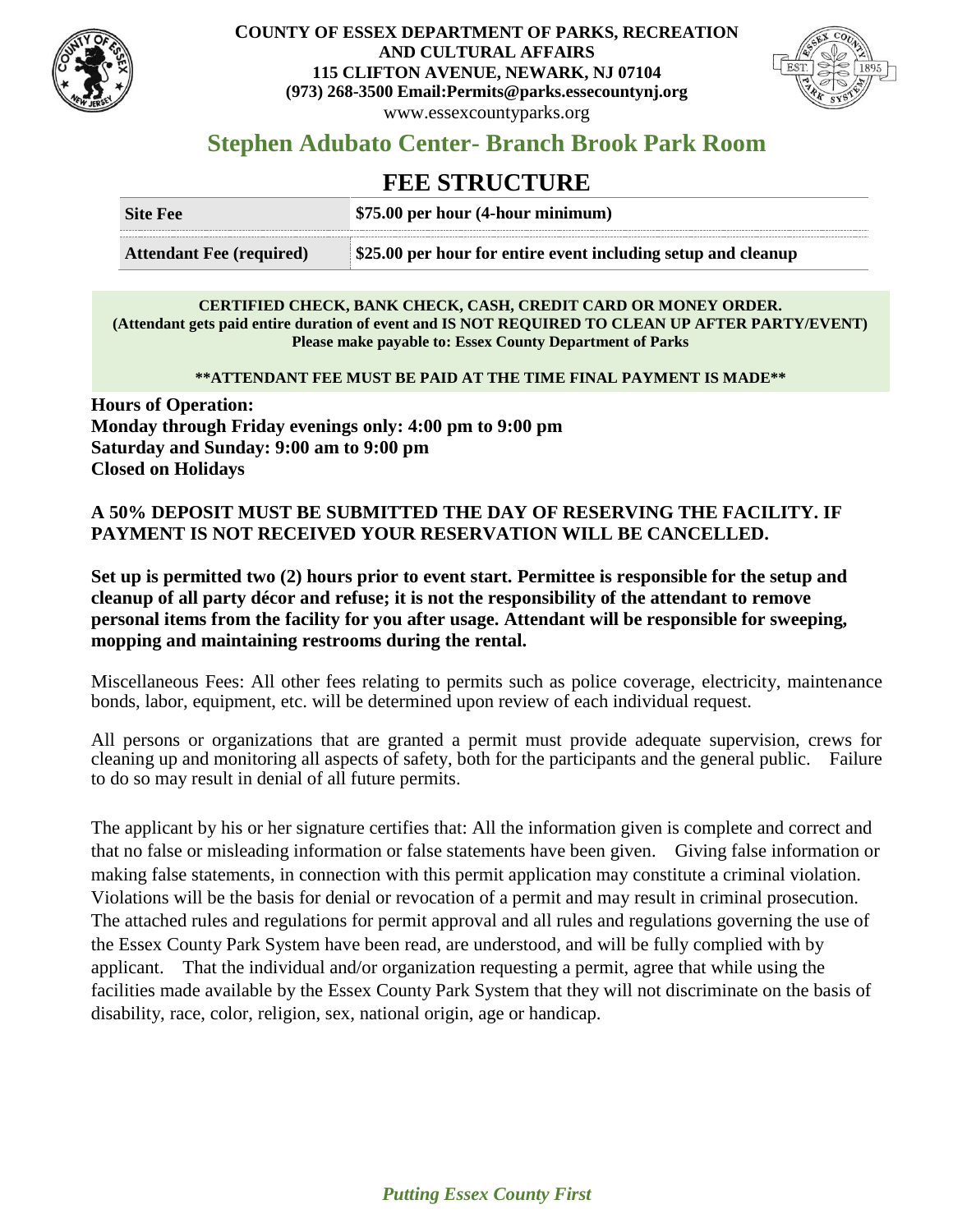

## **COUNTY OF ESSEX DEPARTMENT OF PARKS, RECREATION AND CULTURAL AFFAIRS 115 CLIFTON AVENUE, NEWARK, NJ 07104 (973) 268-3500 Email:Permits@parks.essecountynj.org** www.essexcountyparks.org



*During the public health emergency stemming from the spread of the coronavirus, the holder of this permit is responsible for compliance of safety guidelines as set forth by the State of New Jersey. It is the permit holder's responsibility to monitor the guidelines as they may change or be updated over the duration of this permit. The County of Essex holds no responsibility for regulation of these guidelines, nor will the County of Essex be liable for the permit holder's failure to comply with these guidelines. The terms and conditions of this permit are subject to change as additional rules and regulations are set forth by the State of New Jersey.*

# **Branch Brook Park/ Stephen Adubato Center Permit Guidelines**

# **GUIDELINES:**

- 1. Requests must be received between two weeks and a month prior to the event date. (allow two weeks for approvals.) **All requests are made by submitting a completed permit application.**
- 2. Requests that are received after the deadline may be denied.
- 3. All applicable fees and documents must be received **before** a permit will be issued and the site occupied. After the application is submitted and reviewed by park personnel additional fees may apply based on site location and permit conditions.
- 4. Checks or money orders should be made payable to Essex County Department of Parks, Recreation and Cultural Affairs (May abbreviate: Essex County Dept. Of Parks).

# **5. Permittee is required to leave the site clean and in its original condition. All furniture must remain within the building.**

- 6. Possession of alcoholic beverages is permitted. **(separate application, and insurance is required)**
- 7. Lit candles are not permitted, however, sternos and electric warmers are permitted.
- 8. Decorations and signs are limited to tables and chairs only, not walls or ceilings. No confetti or glitter is permitted.
- 9. Pets and other animals are not permitted.
- 10.No Inflatables of any sort are permitted. No Cooking of any food is permitted.
- 11.All Cancelations of events must be made known to permits division within 1 week of event date.
- 12.Parking is permitted in designated areas only, not on grassy lawns or walkways.
- 13.No access to kitchen area.

## *Putting Essex County First*